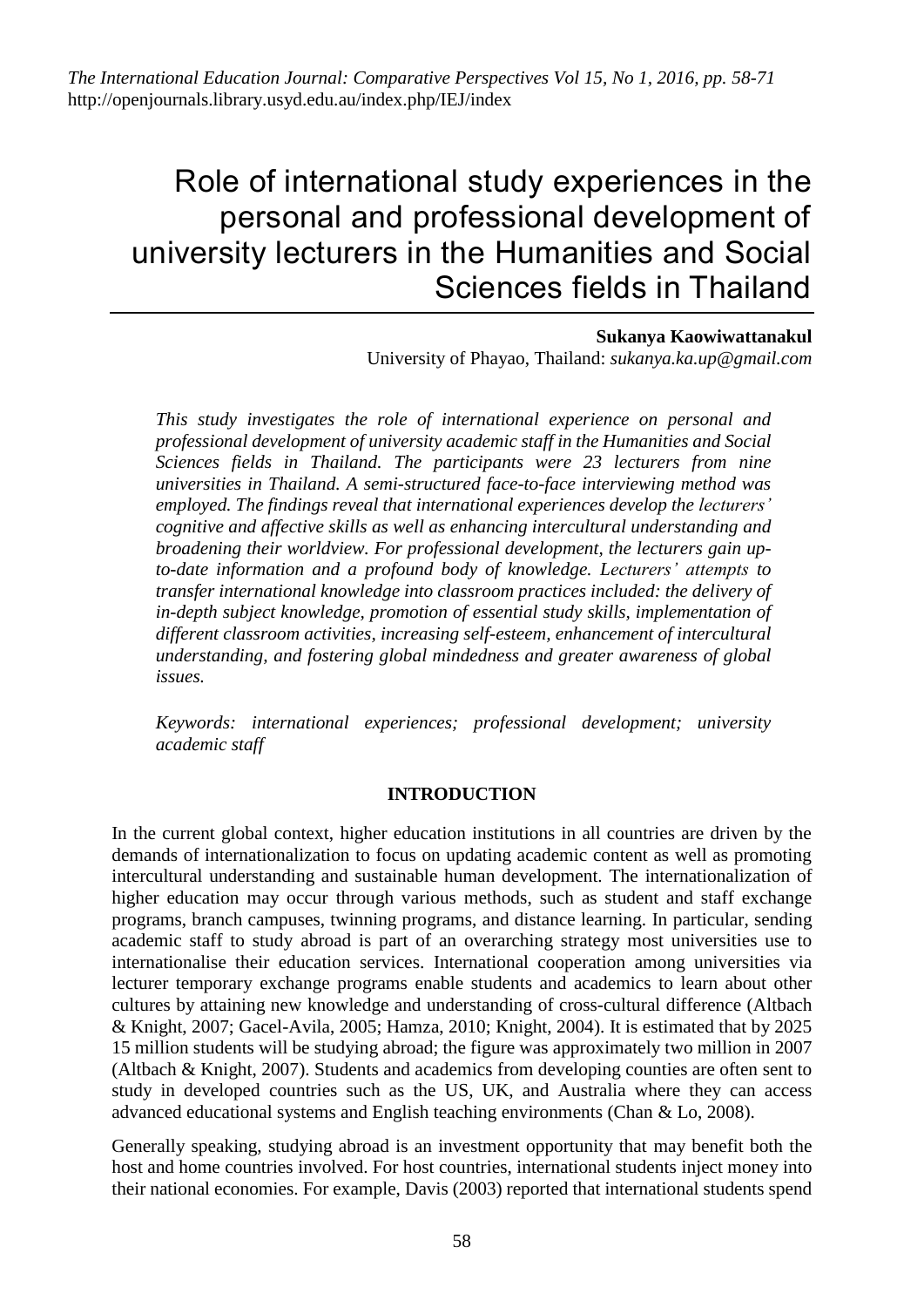up to \$12 million each year in the US. For the home country, citizens who engage in study abroad bring back new knowledge, skills and intercultural understandings. In other words, studying abroad allows students to broaden their intellectual and cultural horizons (Cohen, Paige, Shively, Emery, & Hoff, 2005; Gacel-Avila, 2005). In this regard, higher education institutions in all countries seek to identify the benefits from international academic cooperation.

In line with the actions of many developing countries, the Thai Government, each year, allocates a significant amount of money to support university academic staff to study abroad (Office of the Civil Service Commission, 2013). The government's expectation is that academics will make use of the knowledge and experience gained while studying abroad to help in the development of Thailand. Specifically in relation to the university context, academic staff members who study abroad can, upon their return, assist fellow academics to improve their knowledge and skills, especially those who work in the field of Humanities and Social Sciences. Unlike in the hard sciences fields, where academic study relies on the delivery of concrete findings from experimental research, much of the work produced by academics in the Humanities and Social Sciences tends to be based on qualitative studies involving theories and concepts. Humanities academics potentially have the opportunity to learn new teaching approaches or conceptual frameworks from colleagues who have studied abroad, thus benefitting their classroom teaching. Additionally, studying abroad provides a great opportunity for academics to build extensive (international) networks and assist their domestic work place to widen its research horizons (Bodycott & Walker, 2000; Yates, 2002).

In terms of cultural understanding, studying abroad enables academics to develop a global perspective; that is, develop their understanding of complex social, economic and political issues and their impact on people's lives. Indeed, discussions with peers and others inside and outside the classroom help academics studying abroad to consider different points of view. Following graduation, many academics return home with a changed attitude, and knowledge and insights gained from abroad on how to improve their teaching performance in class. In turn, there is a general expectation by study sponsors and colleagues that returning academics will embrace their own role as global citizens who respond to local and global social, environmental and political issues (Hanson, 2008).

In spite of wide interest in the field of study abroad, few studies have been conducted to investigate the international experiences of university academic staff who take up the opportunity to study abroad. A limited number of studies have been conducted on the personal and professional benefits academics gain from working abroad, and of the benefits to their colleagues when they return (Bodycott & Walker, 2000; Razzano, 1994) and most academics who return from abroad generally only share their experiences with immediate peers. Knowledge about the nature of international experience is especially lacking in the case of Thailand. Consequently there are limited resources available to help academics who do not have the opportunity to study abroad. In addition, academics who plan to further their study do not have an opportunity to understand how the overseas experiences might alter their personal and professional lives. Publicly available, evidence-based findings concerning the experiences of academics who study abroad will help to guide the development and implementation of programs to assist academic staff to pursue studies abroad, particularly in the Humanities and Social Sciences fields.

The qualitative study discussed in this paper investigated the role of international study experiences in the personal and professional development of university academic staff. It also examined how academic staff changed their perceptions of teaching approaches on their return. The study, therefore, examined how lecturers alter their classroom pedagogical practices in response to their international study experience.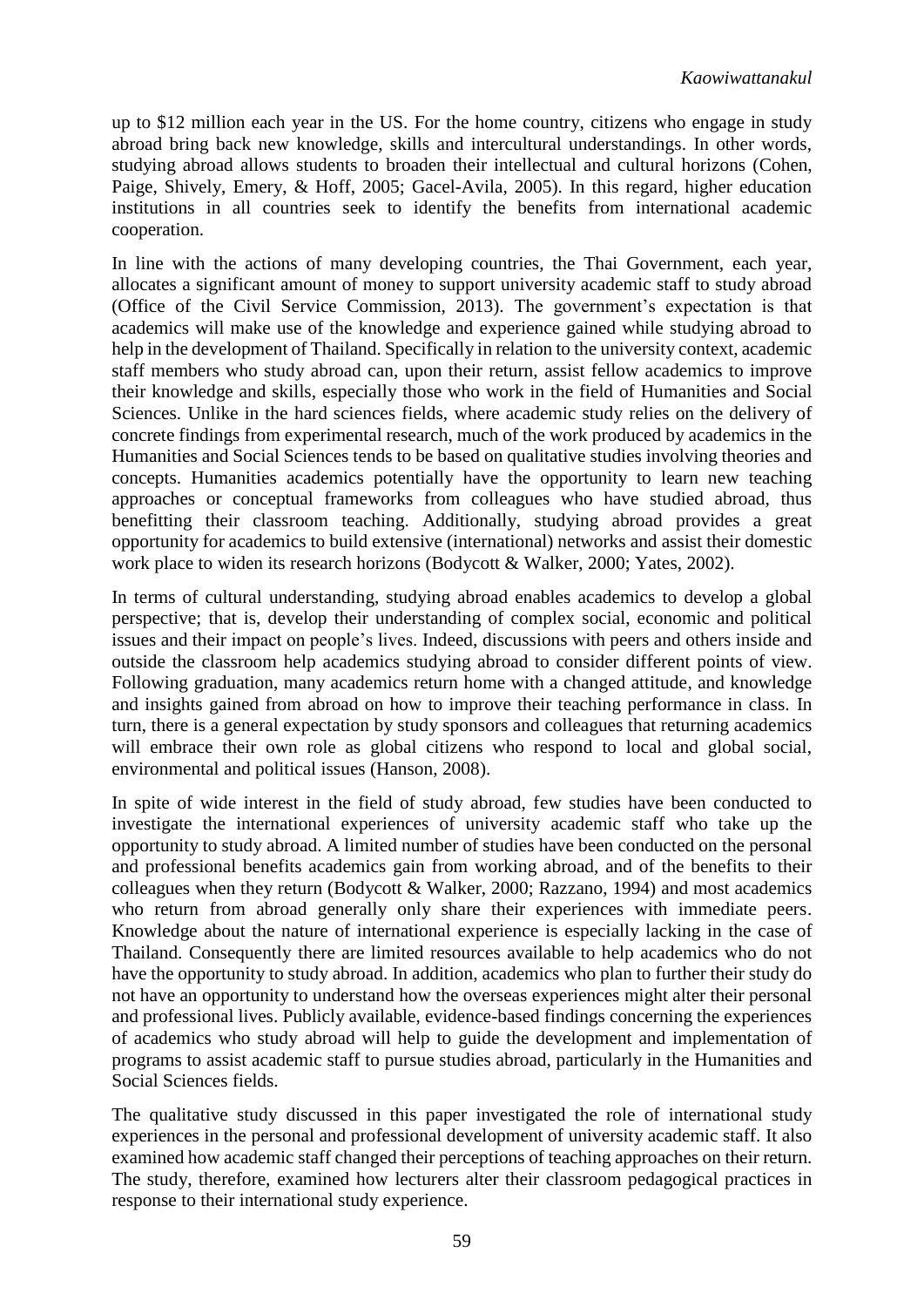## **LITERATURE REVIEW**

This literature reviews focuses on theoretical conceptions related to international education. The concepts of internationalization in the university context are discussed including characteristics of internationalization, approaches for internationalising higher education, and claims and criticisms against internationalization. Then, the importance and benefits of international education are addressed and the relationship between international education and global citizenry is explored.

### **Internationalization**

To achieve world-class standards in higher education, many countries, especially developing countries, have embraced the concept of internationalization of education. The aim of the concept is to advance academic standards as well as prepare students for life in a global context. The concept of internationalization of higher education is defined by Knight (1993) as "the process of integrating an international and intercultural dimension into teaching, research and service functions of the institution" (p. 21). This includes "specific policies and programs undertaken by governments, academic systems and institutions, and even individual departments or institutions to cope with or exploit globalization" (Altbach, 2004, p. 6). Universities implement various strategic plans and projects to promote overseas collaboration with institutions; that aim of the strategies and projects is to improve student mobility, staff development and curriculum innovation. These include student and faculty exchange programs, internships, study abroad programs, research and collaborative development projects, offshore programs and satellite campuses (Rubzki, 1995; Schuerholz-Lehr, 2007).

To meet public demands for the internationalization of higher education, attempts have been made in Thailand to create international cooperative relationships with other nations. The Office of Higher Education Commission, for example, has launched two staff development projects: 1) Strategic Scholarships Fellowship Frontier Research Networks: Masters, Doctoral and Research Scholarships, and; 2) Students and Staff Mobility. The first project aims to develop university staff and upgrade their qualifications by providing Masters, Doctoral and research scholarship. The second project focuses on short-term student and staff exchanges, credit transfer and mutual recognition of degrees (Office of the Higher Education Commission, 2015).

According to Knight (2004) internationalization of education in a country can be accomplished through six approaches. The first and most common approach is an activity scheme for internationalising higher education. It includes activities such as study abroad, institutional networks, development projects, and branch campuses. The second approach views education internationalization as outcomes or goals to be achieved, such as improved student competencies, increased education profile, and international agreements and partnerships. The third approach involves the basic functions of internationalization, such as of academic standards, income generation, cultural diversity, and students and staff development. The fourth approach deals with the process of integrating international perspectives into teaching, learning and service functions at the universities. The fifth approach focuses on the promotion of and support for international and intercultural representations on university campus. The sixth approach focuses on internationalization abroad through the use of cross-border delivery channels such as face-to-face teaching and distance learning. It also includes adopting different administrative management systems with other countries, such as using franchises, twinning, and branch campuses. Notably, combining several approaches rather than adopting only one approach can achieve the internationalization of higher education; most universities adopt the multi-approach method, according to their priorities. In Thailand, for example, student and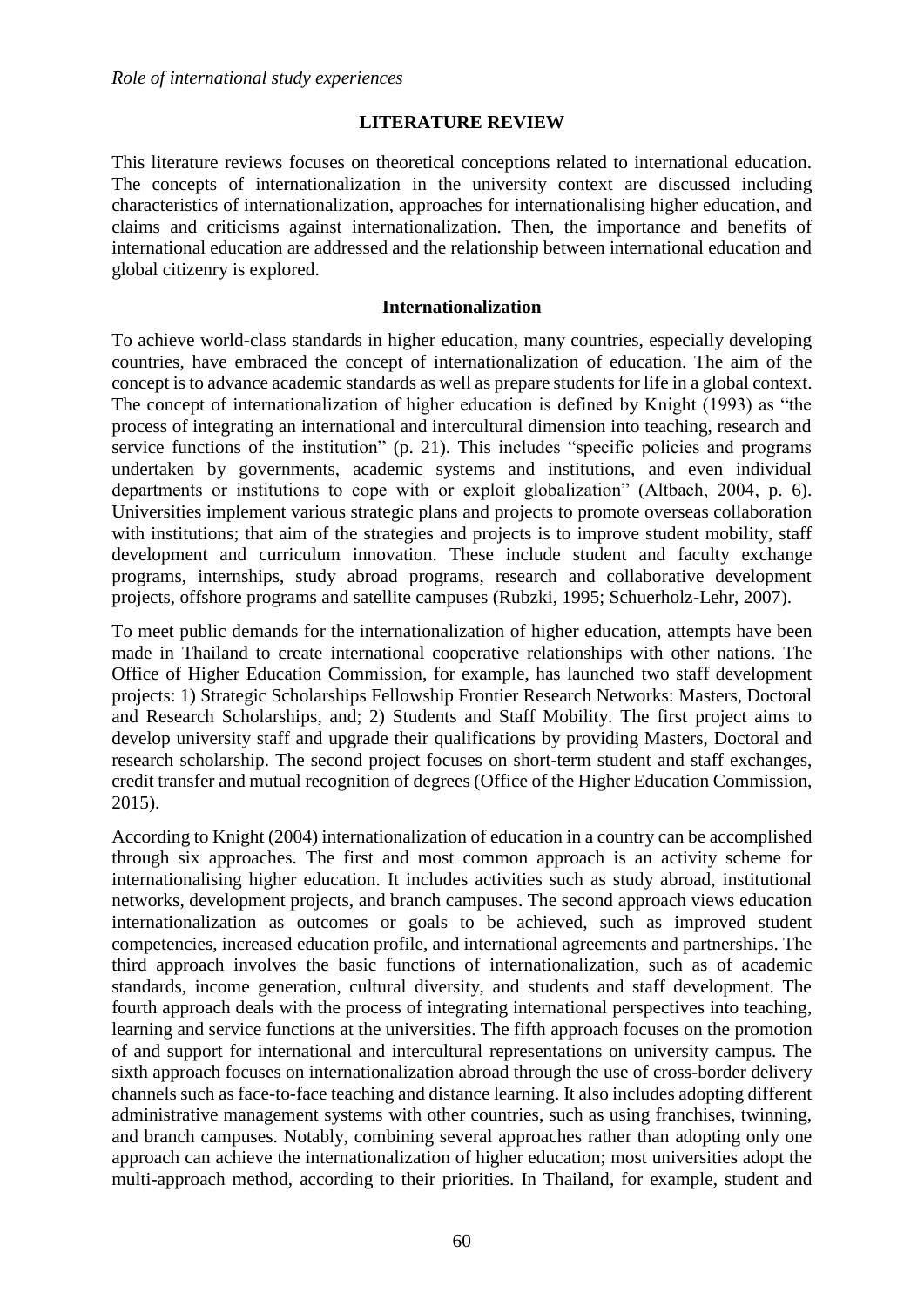faculty exchange programs operate alongside activities such as expanding branch campuses and/or distance learning.

Internationalization of education may also be interpreted as contrary to localisation. Several claims have been made which reveal the tension between being local and becoming global (Deem, Mok, & Lukas, 2008; Hayes & Wynyar, 2002; Lynch, 2006). The term 'McDonaldisation' of higher education has been used by some academics to suggest that internationalised education devalues the national education sector and limits the number of local studies conducted in the academics' own languages (Hayes & Wynyar, 2002; Lynch, 2006).

Alternatively, Niland (2000) argued that the internationalization process should not be thought of as promoting homogeneity in international standards at the expense of local culture. Rather, people may come to appreciate their own local culture more when stepping into the global context. Thus, seemingly aware of the dominance of Anglo-American standards and practices, Mok (2007) asserted that contextualization should be taken into account during the course of internationalization. To illustrate this point in relation to the Asian education context, academics should try to connect the core cultural spirit of Asia to their own work (Tong, 2007). In this regard, incorporating international standards into the local context may help to achieve this balance.

Despite claims that internationalization of higher education exploits the local academic culture, internationalization is regarded as integral to the pursuit of academic excellence and higher research standards, particularly in developing countries. Thus, it is no exaggeration to say that, in the quest to create world-class universities, higher education institutions worldwide are reforming and restructuring their educational systems to enhance their academic excellence and international standards.

#### **International education**

International education offers great potential for learners to develop their abilities (e.g., cognitive skills), and to meet the social and workplace demands of the twenty-first century (Mestenhauser, 1998). It provides students with new knowledge and enhanced academic competence. Experiencing different teaching approaches and assessment methods, students develop their abilities to think critically and creatively. In terms of academic research, students can build extensive research networks with research partners abroad (Yates, 2002). Moreover, international education facilitates the development of students' intercultural competence and communication skills (Altbach & Knight, 2007; Hamza, 2010, Welch, 1997).

When learners live among people from different backgrounds in host countries, they are required to recognise the cultural differences that may cause misunderstandings. More specifically, the authentic cultural and academic experiences they gain from studying abroad can enhance their capacity to manage and exploit the new global context because they become better equipped with the skills to adapt to different cultural contexts (Gacel-Avila, 2005; Mestenhauser, 1998; Van Hoof, 2005). Additionally, the experiences that learners encounter in the international education period will contribute to their developing a global perspective (Marcotte et al., 2007). Various global issues may be raised in discussions with friends and professors in and outside the classroom. In this respect, their world perspectives are widened and they are likely to become more conscious that they also have a responsibility to positively contribute to the furthering of world development.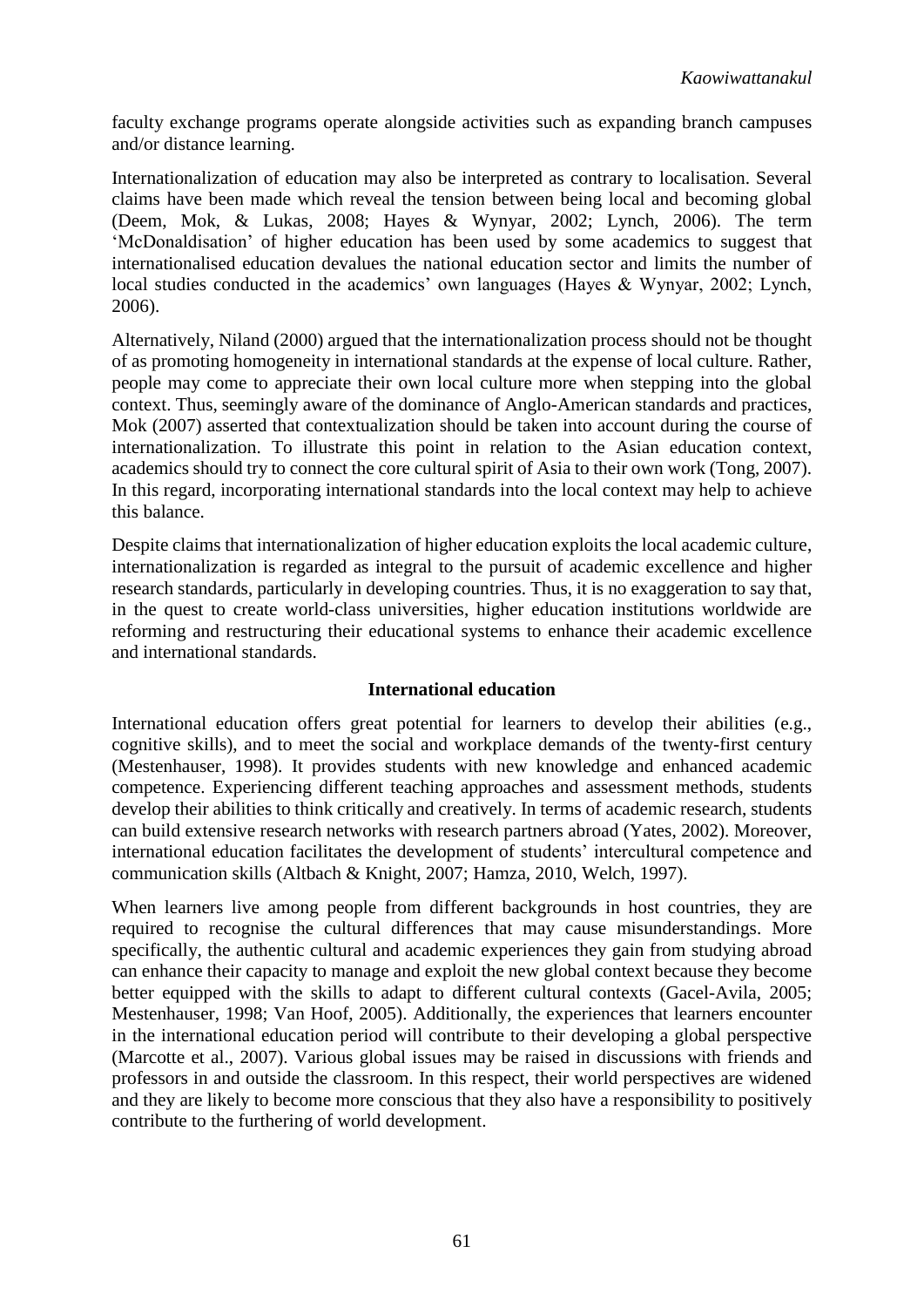## **International education and global citizenry**

According to UNESCO's 21<sup>st</sup> century educational vision, international education contributes to the essential graduate attribute of global citizenry. It states that higher education should serve an interconnected world by fostering students' professional and intellectual competence. Furthermore, it should promote students' intercultural understanding and global consciousness. Students should be able to recognize and appreciate the value of their own culture and the cultures of others, as well as learn to establish good relationships with people from diverse societies (Gacel-Avila, 2005). In other words, cultivating the qualities of global citizenship is a fundamental task of higher education worldwide. Indeed, students need to be equipped with the necessary skills and knowledge to manage their way in a borderless world and universities have a responsibility to prepare them with the necessary skills.

Various terms and meanings have been suggested by academics to define "global citizen." According to Thanosawan (2012), global citizens are individuals who belong to not only a nation state, but also a global civil society. This is similar to the definition provided by Schattle (2008), who described global citizens as people who "think and act locally and globally." Morais and Ogden (2011), and Schattle (2009) asserted that global citizenship involves three key concepts: social responsibility, global awareness, and civic engagement: social responsibility refers to concern for other individuals, society, and the environment; global awareness includes recognition of the value of one's own self as well as a consciousness of world issues; and civic engagement requires strong commitment to reflect on local, regional, national, and global issues.

Notably, Winn (2006) added the aspect of environmental concern, social justice, and civic participation to the concept of global citizenship. Hanson (2008) agreed with Winn, stating; "A good global citizen is involved locally, nationally and internationally; is conscientious, informed and educated about issues; exhibits environmental and social responsibility; advocates alongside of the oppressed; or lives by the dictum, 'Be the change you want to see in the world'" (p. 80). Bosanquet (2010) characterized the qualities of global citizenship as a graduate attribute related to the concepts of intercultural awareness, cross-cultural competency, inclusivity, diversity, globalization, sustainability, leadership, multiculturalism, internationalization and community engagement.

With regard to international education, Tarrant (2010) claimed that study abroad is one of the ways to promote global citizenship. Throughout their years abroad, students can acquire global citizenship characteristics by talking with people from diverse background, travelling to new places, exposing themselves to new cultural environments, and learning different perspectives. They may also expand their worldview and explore local and global issues in a critical way while engaged in academic activities and in their life experience outside the classroom (Kuh, 2008). More importantly, processes of self-reflection and critical evaluation will gradually transform them into responsible members of the global community.

Academics studying abroad are also expected to willingly engage in social activities and perform social responsibilities by not ignoring what is happening around them. Indeed, Letterman-Aguilar and Gingerich (2002) argued that international education could successfully foster students' global citizenship if programs integrated the notions of experiential education that promote critical thinking development.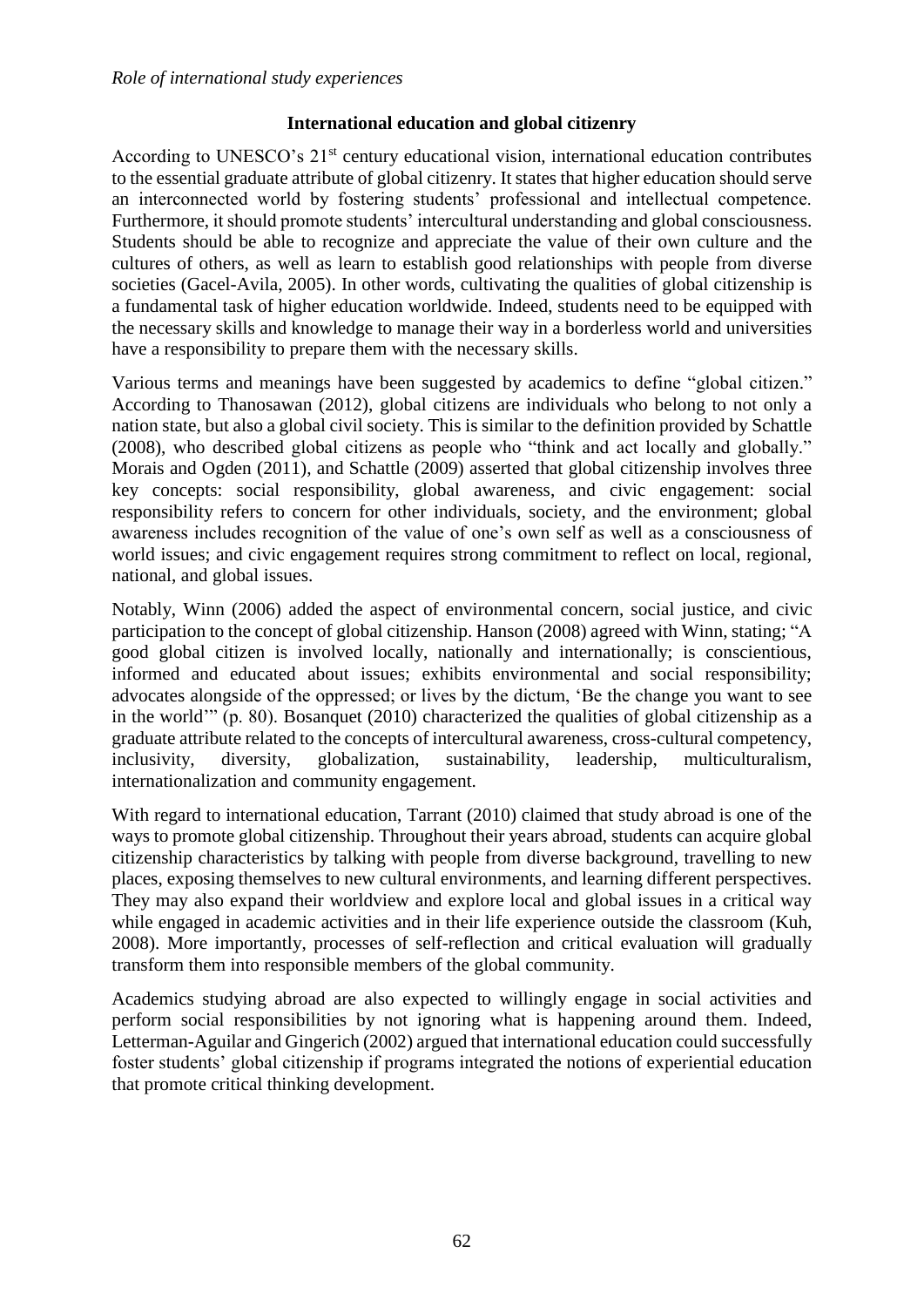#### **METHOD**

#### **Participants**

Twenty-three lecturers from nine universities in Thailand participated in this study. The lecturers were drawn from the Humanities and Social Sciences fields. The Humanities disciplines included Philosophy, Religion, Theatre Arts, Linguistics, Literature, and Languages, such as Chinese, English, Japanese, German, and French. The Social Sciences disciplines included Psychology, History, Political Sciences, Management and Educational Policy, Communication Arts, Women's Studies, Anthropology, and Social Development. Purposive sampling was used for participant selection with four inclusion criteria applied: (1) was the participant a Thai full-time lecturer in any field of study; (2) had the participant obtained a Master or Doctorate degree from an overseas university; (3) had the participant worked in the university for at least one year after graduation; (4) did the participant agree to share their experiences in the study.

Table 1 provides descriptive statistics for participants: gender, field of study, country and level of study abroad, year of graduation, number of years in host country, and academic title. Thus, 12 countries: UK, US, Switzerland, Germany, Netherland, Japan, China, Australia, India, Canada, France, and New Zealand, had hosted various of the participants. Three participants achieved a Master's degree and 20 achieved a doctoral degree. The time spent abroad ranged from one to 12 years. Five of the participants were appointed as Assistant Professors and one was appointed as an Associate Professor upon their return to Thailand. The participants represented diverse backgrounds and levels of qualification and spent differing numbers of years abroad. The sample demonstrated a wide variety of perspectives, which contributed to rich data quality.

|                | <b>Gender</b> | <b>Field of study</b>                 | Country/level of study<br>abroad |            | Year of    | <b>Number</b><br>of years | Academic               |
|----------------|---------------|---------------------------------------|----------------------------------|------------|------------|---------------------------|------------------------|
| No.            |               |                                       | <b>M.A.</b>                      | Ph.D.      | graduation | in host<br>country        | title                  |
| 1              | Male          | Psychology                            | France                           | France     | 2011       | 10                        |                        |
| $\overline{2}$ | Female        | Political science                     | <b>US</b>                        | <b>US</b>  | 2013       | 6                         |                        |
| 3              | Female        | Japanese                              | Japan                            | Japan      | 2004       | 9                         |                        |
| $\overline{4}$ | Female        | Management &<br>Educational<br>Policy |                                  | UK         | 2010       | 5                         |                        |
| 5              | Female        | Political<br>sciences                 | <b>New</b><br>Zealand            | <b>US</b>  | 2011       | 8                         |                        |
| 6              | Female        | History                               | Germany                          | Netherland | 2007       | 8                         |                        |
| 7              | Male          | Linguistics                           | France                           | France     | 2011       | 10                        | Assistant<br>Professor |
| 8              | Female        | Applied<br>Linguistics                | Australia                        | Australia  | 2010       | 6                         |                        |
| 9              | Female        | Chinese                               | China                            | China      | 2010       | 8                         |                        |
| 10             | Female        | Japanese<br>Literature                | Japan                            | Japan      | 2003       | 5                         | Assistant<br>Professor |
| 11             | Female        | Communication<br>Arts                 | <b>US</b>                        | <b>US</b>  | 2002       | 6                         | Assistant<br>Professor |
| 12             | Female        | Linguistics                           | Canada                           | Canada     | 2010       | 12                        |                        |
| 13             | Female        | Children<br>Literature                | UK                               |            | 1998       | 1                         |                        |

**Table 1: Background of the interviewees**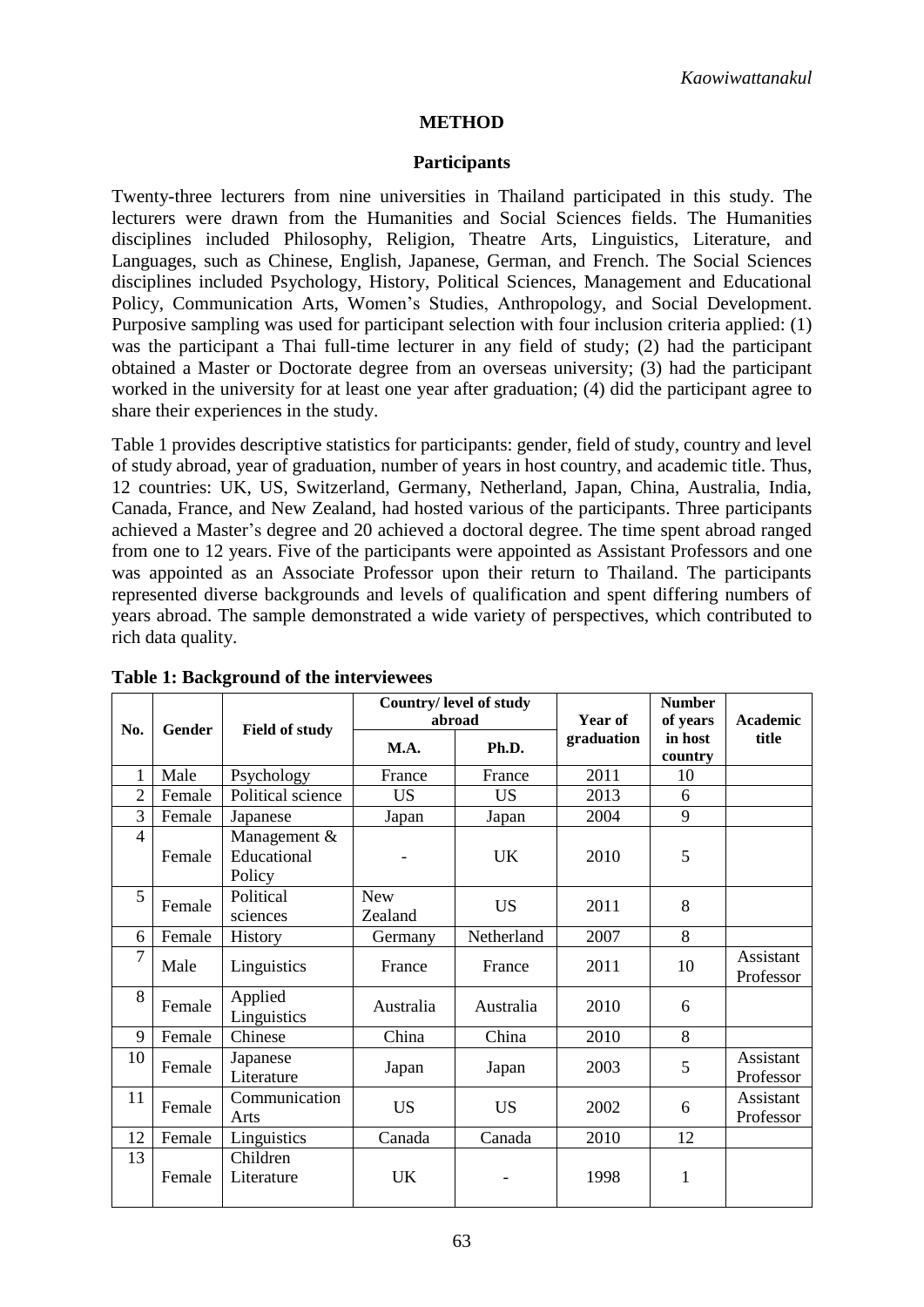#### *Role of international study experiences*

| No. | Gender | <b>Field of study</b>                          | Country/level of study<br>abroad |             | Year of    | <b>Number</b><br>of years | Academic               |
|-----|--------|------------------------------------------------|----------------------------------|-------------|------------|---------------------------|------------------------|
|     |        |                                                | <b>M.A.</b>                      | Ph.D.       | graduation | in host<br>country        | title                  |
| 14  | Female | German<br>Linguistics                          | Switzerland                      | Switzerland | 2007       | 4                         | Associate<br>Professor |
| 15  | Female | <b>Theatre Arts</b>                            | UK                               |             | 2004       | 8                         |                        |
| 16  | Male   | Philosophy &<br>Religious                      | India                            | India       | 2012       | 7                         |                        |
| 17  | Female | Women's &<br><b>Gender Studies</b>             | Canada                           | Canada      | 2009       | 6                         |                        |
| 18  | Female | Teaching<br>English as a<br>Second<br>Language | UK                               | UK          | 2006       | 4                         |                        |
| 19  | Female | Gender and<br>Thai Literature                  | UK                               | UK          | 2006       | 9                         | Assistant<br>Professor |
| 20  | Female | Social & Policy<br>Sciences                    | UK                               | <b>UK</b>   | 2009       | 5                         | Assistant<br>Professor |
| 21  | Male   | Anthropology                                   | Canada                           | Canada      | 2011       | $\overline{7}$            |                        |
| 22  | Female | Linguistics<br>&Applied<br>Linguistics         | China                            |             | 2013       | 3                         |                        |
| 23  | Female | English                                        |                                  | Australia   | 2010       | 4                         |                        |

#### **Materials**

Semi-structured face-to-face interviews were conducted to collect data in this study. An interview instrument was developed comprising four parts designed to collect different types of data about the participants: background information; impact of overseas experiences on personal development; impact of overseas experiences on professional development; and changes in teaching methods after returning home. The aim of the interview was to explore how the study abroad experiences of university academic staff impacted their personal and professional development, and to compare their perceptions of their classroom practices pre and post their study abroad.

#### **Procedure**

An e-mail inviting participants (i.e., academics) to volunteer to take part in the study was sent during May 2014 to the Humanities and Social Sciences faculties of various universities across Thailand. The e-mail included an information sheet and consent letter detailing the purpose of the study, expectations of the participants, and issues of confidentiality. After the interview dates were confirmed, the participants were given an interview schedule which covered the topics for the interview. This allowed the participant to prepare their thoughts about the interview topics, and thus allow the researcher to obtain more productive data.

Each interview took about 45 minutes and was audio-recorded with the interviewees' consent. Interviews were conducted at the interviewee's office or in an open area at his/her workplace. The audio-recorder provided good quality recording. All interviewees were very cooperative and provided very useful data to answer the research question. All interviews were conducted in Thai and then translated and transcribed fully into English. The quotations provided in this paper are the comments made by interviewees translated into English by the researcher.

A content analysis of the transcriptions was carried out using the four main themes aligned with the interview format: interviewees' background; impact of overseas experiences on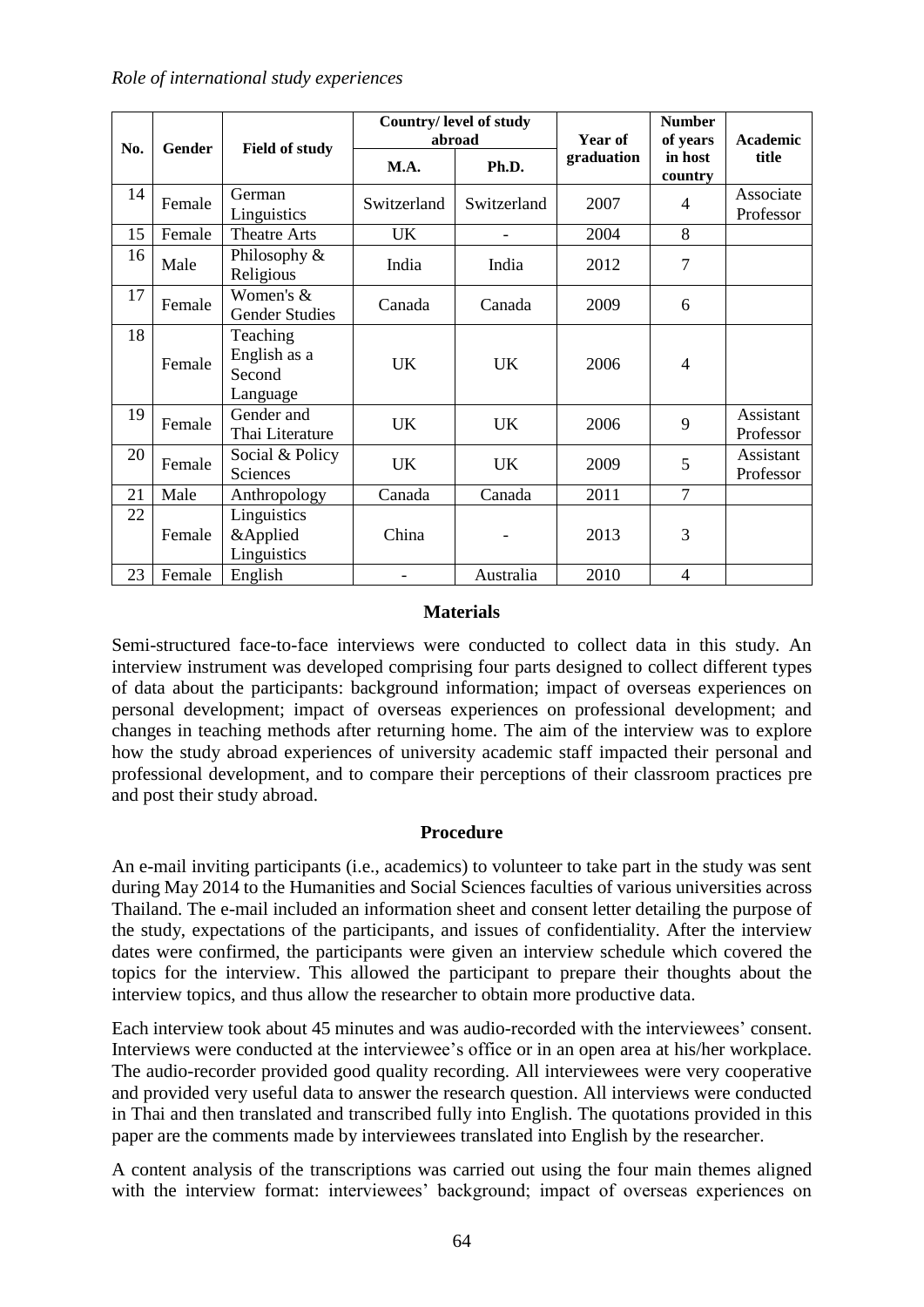personal development; impact of overseas experiences on professional development; and changes in teaching methods after returning home. Each theme was analysed under subsequent topics related to the interview questions.

## **Findings and discussions**

Analysis of the participants' interview responses revealed an association between study abroad experiences and personal and professional development. In particular, it revealed the interviewees' personal changes influenced their professional development and their classroom strategies.

Figure 1 illustrates how the interviewees' personal changes influenced their professional growth. This growth is reflected in the knowledge the participants brought back to their home country. In turn, the interviewees attempt to implement what they themselves have learned and experienced in the host countries they visited into the classrooms in their home country.

In terms of the interviewees' personal growth, it was evident that international education fostered interviewees' cognitive development. Most of the interviewees claimed that their ideas were now well-organised and systematically developed (interviewees 3, 6, 11, 20, 21, and 23). Two of the interviewees indicated that they had learned to be more critical and questioning in their review of information. Furthermore, some interviewees reported that they were more sceptical about political and social issues taking place around them (interviewees 7 and 12).



#### **Figure 1: Impact of international experiences on personal, professional, and classroom strategies**

Analysis of the interview data also revealed that character changes in the interviewees were promoted by critical reflection. Exposure to unfamiliar people and cultures, and their engagement with different academic conventions (including different kinds of learning activities and assessments), enabled the interviewees to critically reflect on their own assumptions and those of others, as well as profoundly understand more complex worldviews. The interviewees claimed to be able to express critical opinions about the people and situations they encountered during their study abroad. In this respect, experiencing different teaching approaches and assessment methods abroad allowed the interviewees to develop their abilities to think critically (Mestenhauser, 1998). Most interviewees indicated that when they returned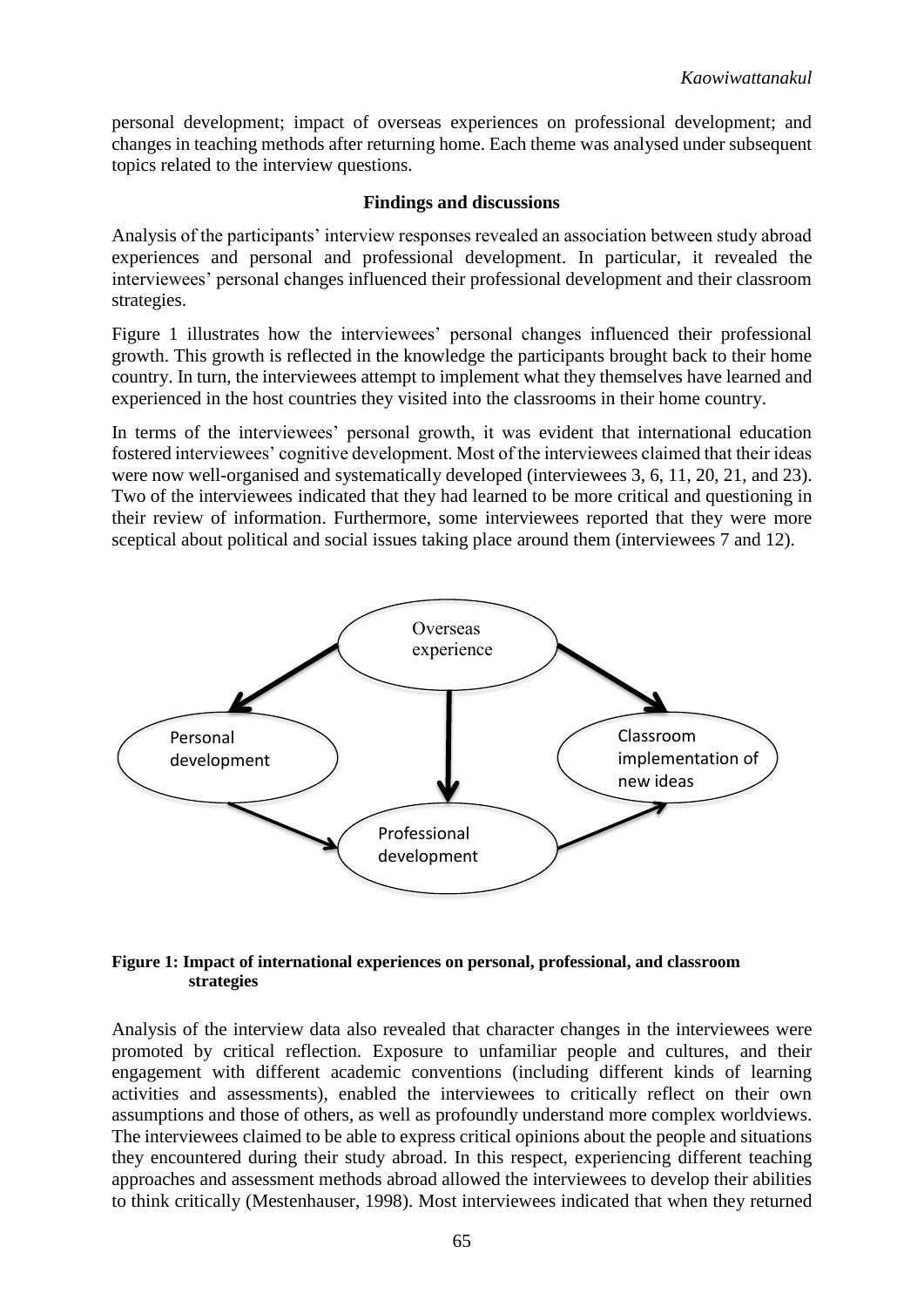#### *Role of international study experiences*

home from studying abroad they were more focused on developing students' critical thinking skills in the classroom. Transitioning from giving lectures to posing questions requiring students to think critically was revealed as a significant change in the teaching style of some interviewees. They reported directing students to engage in group discussions to provide them with the opportunity to express their opinions and share ideas with their friends. Moreover, a number of interviewees (e.g., interviewees 8, 12, 19 and 21) expressed the view that learning the perspectives of others was one method of becoming a good critical thinker. Interviewee 19 asserted:

*There was one magic word that I always used in my class that was "Groups." When I went to the class, I regularly assigned the students to get into groups and discussed a particular topic that we would learn on that day. After that they also needed to present their group's conclusion to class. In this way, the students did not have to listen to my lecture. In case that they were shy to show their opinions in class, group discussion would at least offer them the opportunity to express their ideas amongst their friends.*

Moreover, in terms of intercultural understanding, international study experiences helped to develop students' intercultural competence and communication skills (Altbach & Knight, 2007; Cohen et al., 2005; Gacel-Avila, 2005; Hamza, 2010; Welch, 1997). Through interaction and communication with people in the host countries, most interviewees revealed that their understanding and appreciation of cultural differences had improved. Many participants indicated that they had learned to respect other people's ideas, motivations, actions, and beliefs (e.g., interviewees 6, 9, 13, 15, 17, 18, 20, and 22). As interviewee 6 commented:

*Immersing myself in a multicultural society allowed me to be more tolerant of different viewpoints and behaviours of different religions.*

In relation to pedagogical practices, some interviewees reported a greater concern than before their abroad experience for promoting intercultural understanding to students. They felt that, in order to prepare students to communicate effectively with people from different cultural backgrounds, it was critical to encourage them to accept and respect cultural diversity. To achieve this, interviewee 20, for example, provided students with a selection of reading texts and articles that examined essential cultural issues. It was expected that cultivating an appreciation of cultural differences would enable the students to reflect on their lives and the lives of others, thus expanding the breadth of their cross-cultural understanding. This finding supports Niland's (2000) view that internationalization should not be regarded as a means of promoting the homogeneity of international standards and the abandonment of local culture but rather should be regarded as a phenomenon that assists people to better understand their own culture.

It also emerged from the data analysis that not only did the international study experiences enhance the intercultural competence of the participant the experiences also broadened the participant's worldview. Marcotte, Desroches, and Poupart (2007) asserted that international education experiences broaden students' global perspectives; this was reflected in the participants' interviewee responses. The academics indicated a greater awareness of both local and international issues and they viewed the world as increasingly interconnected. In other words, they had become more interested in different social issues and in the world at large. Along with efforts to enhance their students' intercultural competencies, some interviewees indicated they now implemented in-classroom activities that concentrated more on fostering students' global-mindedness and awareness of global issues. This aligns with Hanson's (2008) claim that international students are immersed in a global environment and it is, therefore,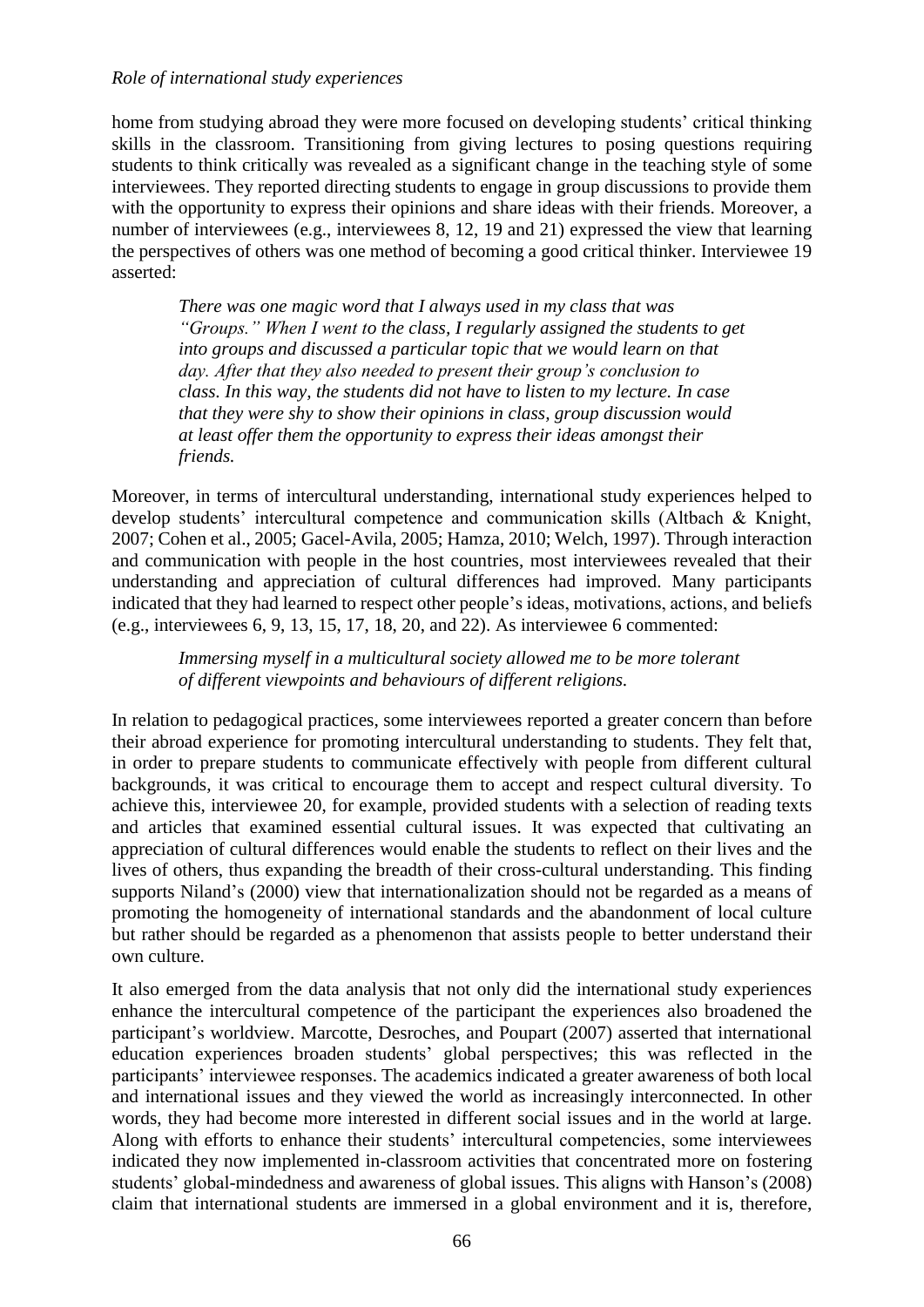expected they will come to realise their roles as global citizens responsible for both local and global issues. Interviewee 1 reflected this sentiment in the comment:

*From our past experience, no matter good or bad, we learn from them all and we feel gratitude for them. Once we get lost and cannot find the way out, we are not able to help the others. Today we become a big tree which can contribute knowledge and skills to our students.*

Some participants also claimed that after returning home they needed to prepare students to actively engage with world issue such as environmental sustainability, social justice issues, social obligations, and cultural diversity. They expressed the view that students, as human beings, should be enabled to express their compassion and understanding towards others. The interview data showed some participants cultivated global citizenry in students through class projects and voluntary activities. Thus, it may be argued that international education experiences help academics promote global citizenry in students as a result of their direct experiences in the foreign lands (Kuh, 2008; Letterman-Aguilar & Gingerich, 2002; Tarrant, 2010). As highlighted in this research project, international education offered academics a great opportunity to build extensive research networks and widen their research horizon (Yates, 2002). Many interviewees claimed they had become more confident in terms of their research capacity because of the work the carried out with their supervisors in the host countries. They also reported they were better able to advise students about the publishing process when submitting their work to an international journal, and support them to present academic papers at conferences, either in Thailand or abroad. Additionally, some interviewees (e.g., interviewees 4, 8, and 11) indicated that the challenge of employing new approaches and methodologies in their research helped them to expand their research expertise. Most interviewees commented that they had become more aware of the issue of plagiarism. In turn, upon returning home they tried to impress upon their students the importance of providing proper citations. Students in Thailand are not fully aware of the ethical problems associated with plagiarism and how best to utilise the information technology and Internet sources available to them. Interviewee 21 commented:

*I always reminded the students about the effects of plagiarism and pointed out that the main focus of writing an essay was to produce an original idea. They should be proud of their own work.*

Furthermore, interviewees revealed that international education experiences offered them the opportunity to observe and experience various teaching and learning methods. Many participants recognised the advantages this would give them in terms of implementing different activities to create a more effective classroom. The interviewees suggested a variety of teaching activities, including small group discussion, role play, project work, peer review, writing book and article reviews, supervision, and storytelling. Notably, the analysis of interview data revealed that many interviewees assigned student activities which required students to think critically, such as group discussion, essay writing, and project work. They suggested such activities encouraged students to reflect on the value of becoming a global citizen.

Lastly, the interview findings suggested that applying international education experiences to classroom practices reflects the inherent goals of Humanities and Social Sciences studies. Figure 2 shows the interviewees' attempts to transfer the knowledge gained abroad to teaching approaches in class.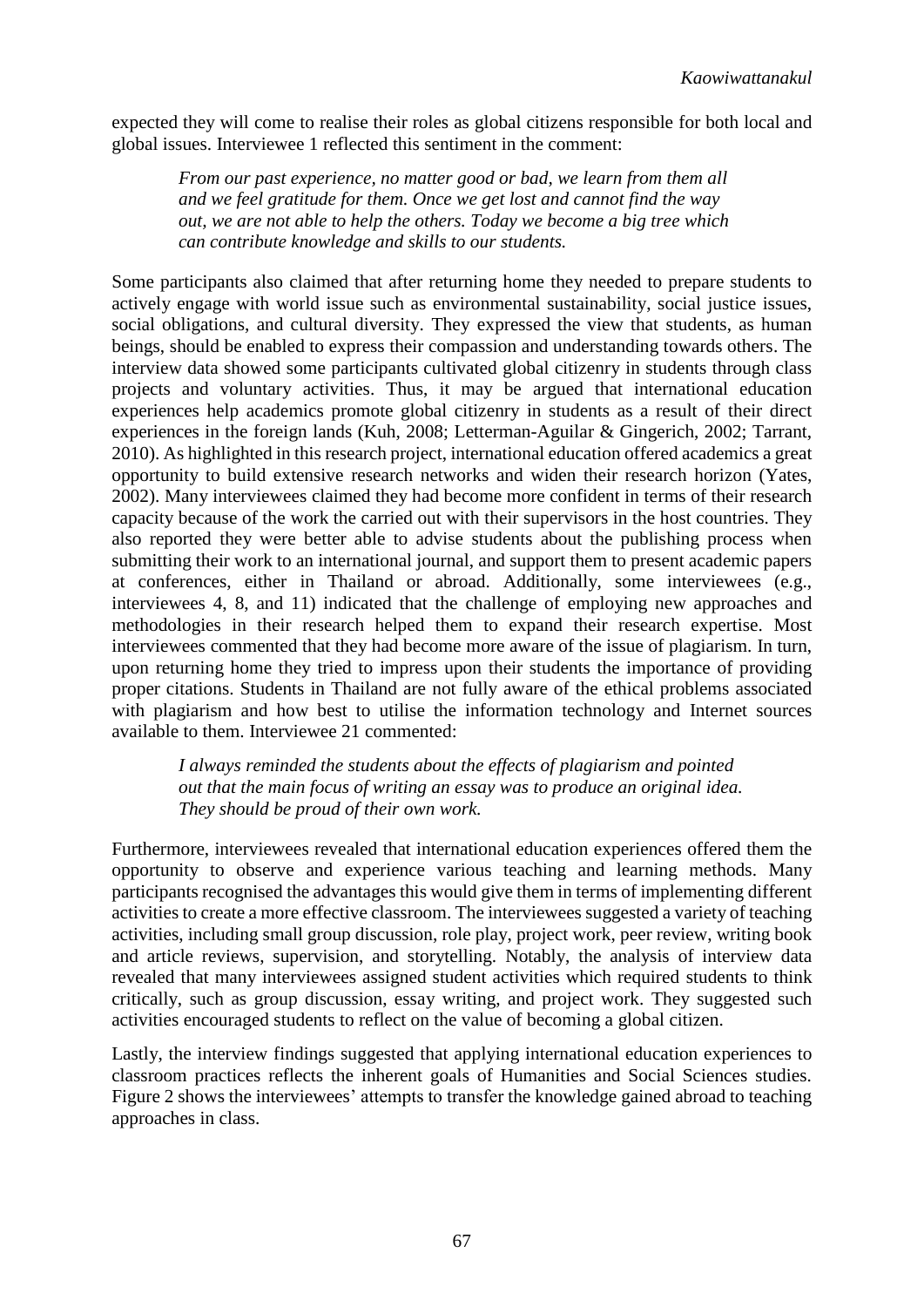| <b>Promoting essential</b><br>study skills                                                       | • Critical reading skills<br>• Academic writing skills<br>• Making proper citations                                                                 |                                                       |  |
|--------------------------------------------------------------------------------------------------|-----------------------------------------------------------------------------------------------------------------------------------------------------|-------------------------------------------------------|--|
| Implementing different<br>classroom activities                                                   | •Discussion group<br>•Project work<br>• Writing a book or article review<br>•Story-telling                                                          | $\bullet$ Role play<br>• Peer review<br>• Supervision |  |
| <b>Promoting self-esteem</b>                                                                     | • Value students' idea<br>• Encourage students to find the best in themselves                                                                       |                                                       |  |
| <b>Enhancing intercultural</b><br>understandings and<br>raising awareness about<br>global issues | • Assign topics for discussion<br>• Present examples of environmental problems, social justice<br>issues, social obligations, or cultural diversity |                                                       |  |

## **Figure 2: Model of international knowledge application to classroom practices**

The attempts by academic staff to implement such learning activities based on newly acquired knowledge is reflective of personal and professional development. That is, the academics have developed broader perspectives of life and pedagogical approaches as a result of their study abroad and this has improved their skills in developing students' capacity for critical thinking and understanding of cross-cultural issues. As a result, students develop into responsible global citizens.

## **CONCLUSION AND RECOMMENDATIONS**

The study contributes to our understanding of the ways in which international study experiences impact the personal and professional development of university academics in the Humanities and Social Sciences fields. In addition, it demonstrates the changes in the perceptions of academics to teaching approaches following their return (i.e., to Thailand) from study abroad. This study also provides a model for the transfer of new knowledge gained abroad into classroom pedagogical practices. As such, it contributes to the growing research understanding of the benefits of academics' international education experiences.

Most studies of international education privilege quantitative methodologies and focus on the experiences of students. This research employs a qualitative methodology to further understanding of university academics' overseas study experiences to attain a Master's degree or Doctorate in Humanities and Social Sciences fields. The results of this study may be used by sponsors of international study initiatives for academics to guide their decision-making related to program design and implementation. This study clearly presents the benefits of internationalization initiatives and strategies by universities in Thailand to the Thai higher education sector. To complement the findings of this study of academics perceptions of personal and professional benefits derived from international study, future research should seek to better understand the perspectives of the students of the academics. In particular, the students' opinions of their lecturers' changed teaching methodologies and their perceptions of benefits or difficulties to emerge from such changes.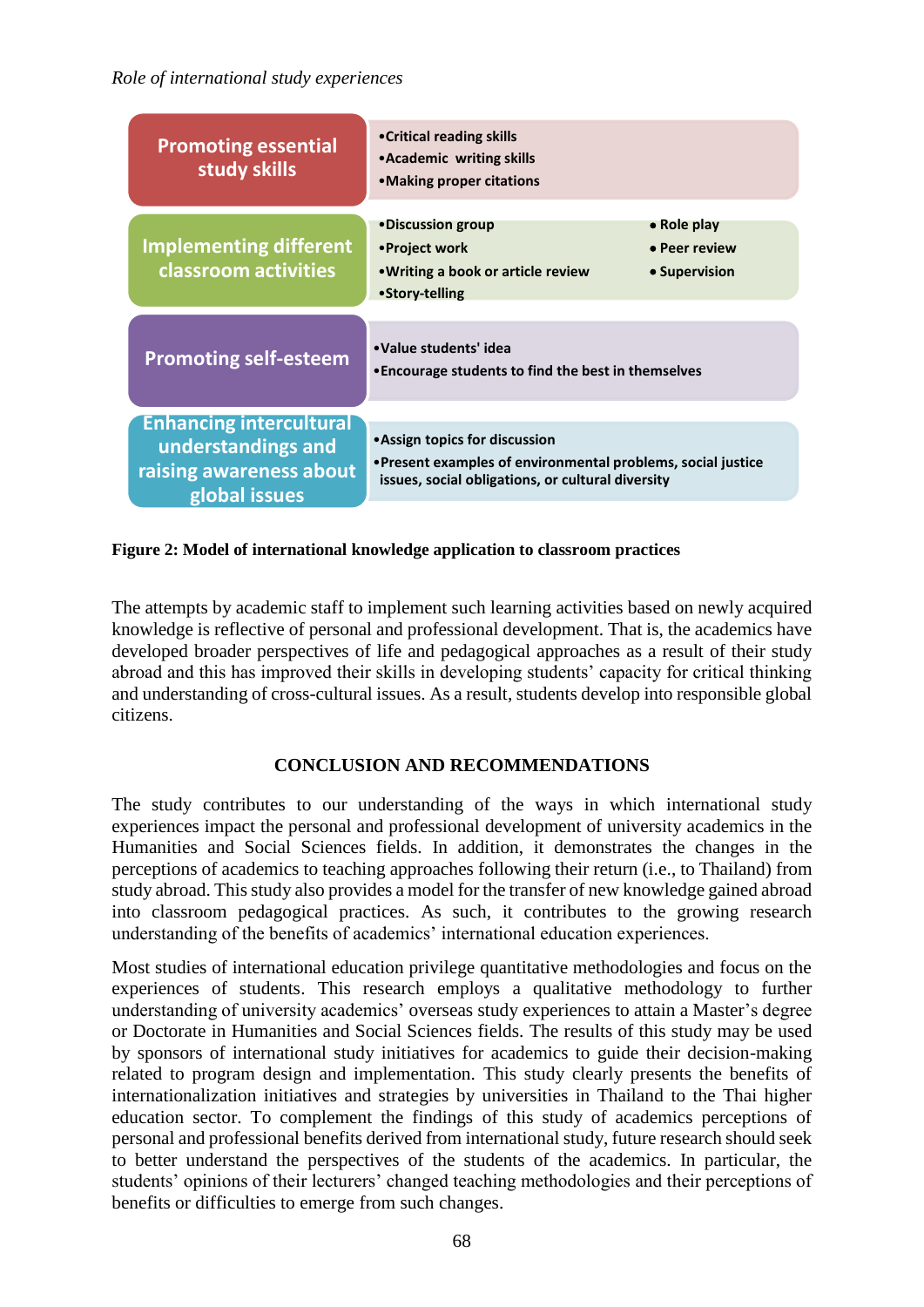*Kaowiwattanakul*

#### **REFERENCES**

- Altbach, P. G. (2004). Globalization and the university: Myths and realities in an unequal world. *The NEA 2005 almanac of higher education* (pp. 63-74), Washington, D.C: National Education Association.
- Altbach, P. G. (2007). Empires of knowledge and development. In P. G. Altbach & J. Balan (Eds.), *World class worldwide: Transforming research universities in Asia and Latin America* (pp. 1-30). Baltimore: The Johns Hopkins University Press.
- Altbach, P. G. & Knight, J. (2007). The Internationalization of higher education: Motivations and realities. *Journal of Studies in International Education*, *11*, 290-305.
- Berlitz International. (2015). Vive la difference! Understanding the French…? Retrieved January 31, 2015; from http://www.globalbusinessnews.net/story.asp?sid=57
- Bodycott, P. & Walker, A. (2000). Teaching abroad: Lessons learned about inter-cultural understanding for teachers in higher education. *Teaching in Higher Education*, *5*(1), 79-94.
- Bosanquet, A. (2010). *Higher education guarantees global citizenship, or does it?* Paper presented at the Enhancing Learning Experiences in Higher Education International Conference, Hong Kong. Retrieved June 16, 2011, from www.cetl.hku.hk/conference2010/pdf/Bosanquet.pdf
- Chan, D., & Lo, W. (2008). University restructuring in East Asia: Trends, challenges and prospects. *Policy Futures in Education*, *6*(5), 641-652.
- Cohen, A. D., Paige, R. M., Shively, R. L., Emery, H., & Hoff, J. (2005). *Maximizing study abroad through language and culture strategies: Research on students, study abroad program professionals, and language instructors* (Final Report to the International Research and Studies Program) Office of International Education,
- DOE. Minneapolis, MN: Center for Advanced Research on Language Acquisition, University of Minnesota. Retrieved July 26, 2013; from http://www.carla.umn.edu/bibliography/documents/MAXSAResearchReport.pdf
- Cotton, G. (2015). *Communication guidelines for France*. Retrieved January 31, 2015; from www.circlesofexcellence.com/blog/tag/understanding-the-french-culture/
- Davis, T. M. (2003). *Atlas of student mobility*. New York; Institute of Internationa Education.
- Deem, R., Mok, K. H., & Lucas, L. (2008). Transforming higher education in whose image? Exploring the concept of the "world-class" university in Europe and Asia. *Higher Education Policy, 21*(3), 83-97.
- Denman, B. (2002). *Globalization and its impact on international university cooperation.*  Retrieved March 16, 2014; from http://globalization.icaap.org/content/v2.1/04\_denman.html
- Gacel-Avila, J. (2005). The internationalization of higher education: A paradigm for global citizenry. *Journal of Studies in International Education*, *9*(2), 121-136.
- Hamza, A. (2010). International experience: An opportunity for professional development in higher education. *Journal of Studies in International Education*, *14*(1), 50-59.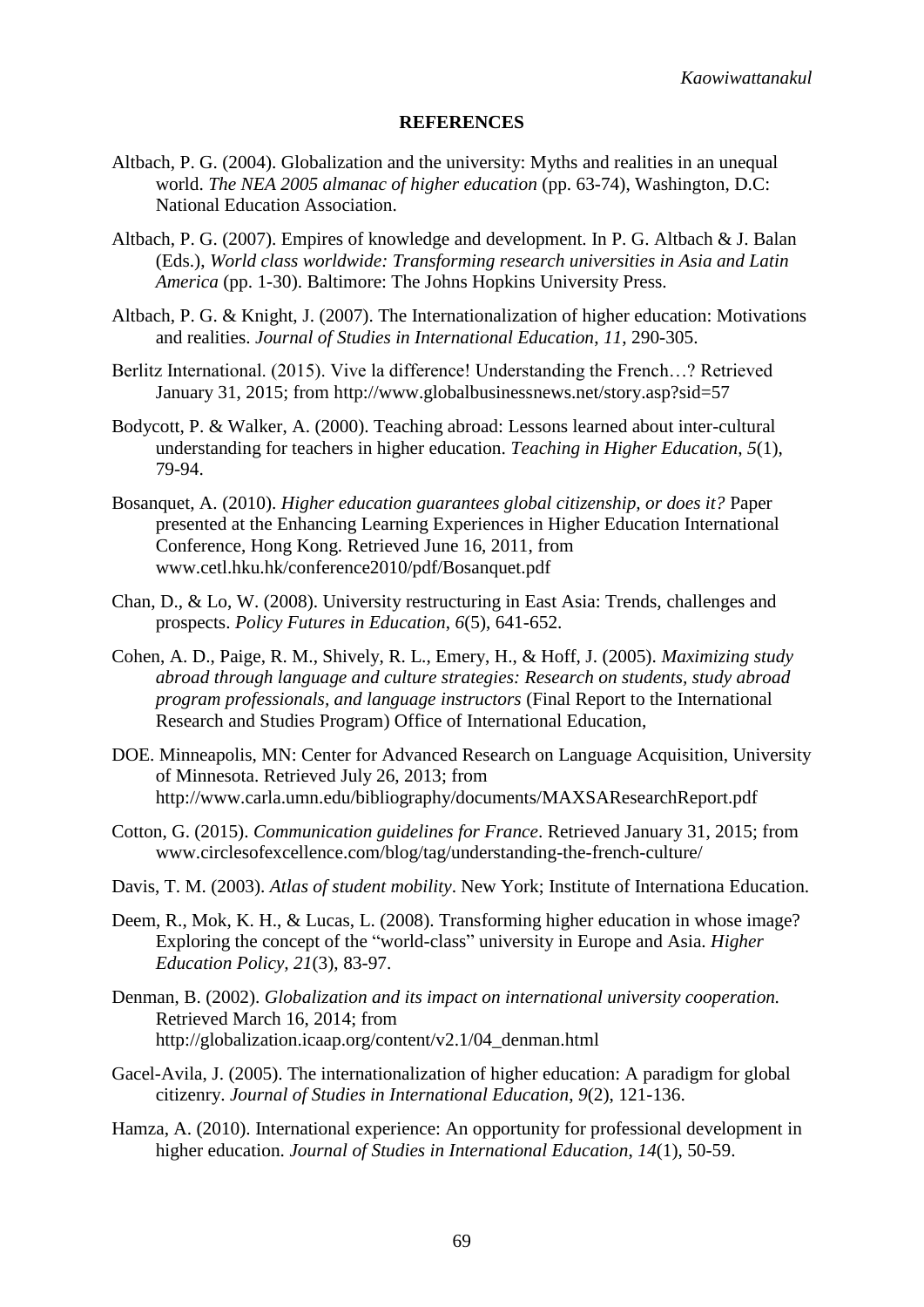- Hanson, L. (2008). Global citizenship, global health, and the internationalization of curriculum: A study of transformative potential. *Journal of Studies in International Education*, *14*(1), 70-88.
- Hayes, D. & Wynyard, R. (Eds.). (2002). *The McDonalization of higher education*. New York; Praeger.
- Hett, E. J. (1993). *The development of an instrument to measure global-mindedness.* Unpublished Doctoral dissertation, University of San Diego.
- Kim, K. S., & Nam, S. (2007). The making of a world-class university at the periphery: Seoul National University. In P. G. Altbach & J. Balan (Eds.), *World class worldwide: Transforming research universities in Asia and Latin America* (pp.122-142). Baltimore: The Johns Hopkins University Press.
- Knight, J. (1993). Internationalization: Management strategies and issues. *International Education Magazine*, *9*(1), 21–22.
- Knight, J. (2004). Internationalization remodeled: Definition, approaches, and rationales. *Journal of Studies in International Education*, *8*(1), 5-31.
- Knight, J., & Wit, H. de. (1999). *Quality and internationalization in higher education*. Paris; Organisation for Economic Co-operation and Development.
- Kuh, G. (2008). *High-impact educational practices: What they are, who has access to them, and why they matter*. Washington, DC; Association of American Colleges & Universities.
- Letterman-Aguilar, A., & Gingerich, O. (2002). Experiential pedagogy for study abroad: Educating for global citizenship. *Frontiers: The Interdisciplinary Journal of Study Abroad*, 41-82.
- Lo, W. (2009). Reflections on internationalization of higher education in Taiwan: Perspectives and prospects. *Higher Education*, *58*, 733-745.
- Liu, N. C. (2007). Research universities in China: Differentiation, classification and future world-class status. In P. G. Altbach & J. Balan (Eds.), *World class worldwide: Transforming research universities in Asia and Latin America* (pp. 54-70). Baltimore: The Johns Hopkins University Press.
- Lynch, K. (2006). Neo-liberalism and marketisation: The implications for higher education. *European Educational Research Journal*, *5*(1), 1-17.
- Marcotte, C., Desroches, J., & Poupart, I. (2007). Preparing internationally minded business graduates: The role of international mobility programs. *International Journal of Intercultural Relations*, *31*(6), 655–668.
- Marginson, S. (2007). The public/private divide in higher education: A global revision. *Higher Education*, *53*(3), 307-333.
- Mok, K. H. (2007). The quest for "world-class" status: University responses and strategies in Asia. *The Journal of Comparative Asian Development*, *6*(1), 1-20.
- Mestenhauser, J. (1998). Internationalization of higher education: A cognitive response to the challenges of the twenty-first century. *International Education Forum*, *18*(1/2), 3-7.
- Morais, D., & Ogden, A. (2011). Initial development and validation of the global citizenship scale. *Journal of Studies in International Education*, *15*(5), 445-466.